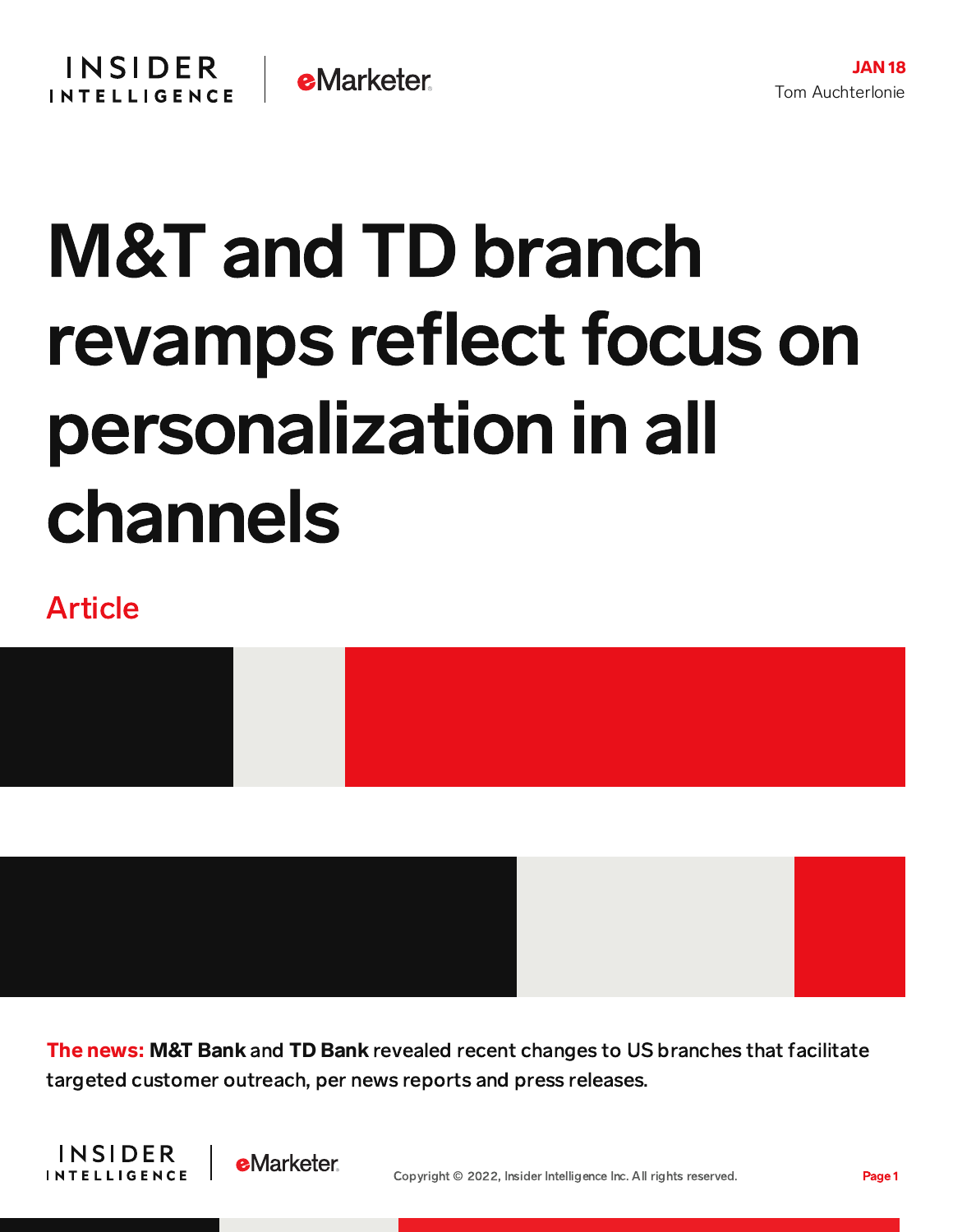M&T**'**s concept, at a glance: The US regional bank [said](https://ir.mtb.com/news-releases/news-release-details/mt-bank-expands-financial-access-removes-language-barriers-100) it has updated certain branches to serve as **multicultural banking centers**, which entails providing in-person service to customers using their preferred languages and exhibiting awareness of multicultural nuances.

- Now 118 branches have this designation after 99 were added this week, according to American Banker, adding that this is on top of 19 existing ones stemming from a pilot program started in 2020.
- David Femi, M&T's head of multicultural banking & diverse market strategy, told American Banker that approximately 50 more branches are slated to receive the designation in 2023.

The branches employ people who are familiar with local multicultural nuances of the people they serve, according to the publication, which outlines a multi-faceted approach for designating the locations based on:

Seeking feedback from community partners and staffers.

**e**Marketer

**INSIDER** 

**INTELLIGENCE** 

- Examining neighborhood-level US Census data which reveals proportions of people who speak languages other than English.
- Targeting places where the population is either at least 1% non-English speaking, at least 20% Black or Hispanic, or at least 10% Asian American, Polish, or Russian.

**TD's concept, at a glance:** The Canada-based banking giant **[recently](https://stories.td.com/us/en/article/one-vanderbilt-unveiled-home-to-tds-new-nyc-flagship-store-and-symbol-of-commitment) opened a flagship** branch in New York City**'**s One Vanderbilt, [per](https://www.businessinsider.com/td-bank-flagship-branch-nyc-photos-one-vanderbuilt-pandemic-banking-2022-1) Insider, adding that it's also the skyscraper's anchor tenant.

In its new profile of the flagship, which was unveiled in November, Insider outlined features such as:

- An open-concept floor plan designed in response to how the pandemic changed consumer patterns.
- **Comitting traditional branch uses** such as dedicated spaces for banking purposes and teller window lines; instead, employees walk around **"**untethered**"** and carry tablets.
- The floor plan allows for adaptive usage according to product-based demands and customer volume. ATMs remain available for people who prefer to use them.

Ernie Diaz, TD's head of US consumer distribution & wealth, emphasized the flagship's flexibility for customers in an interview with Insider, citing how it can be modified for usages